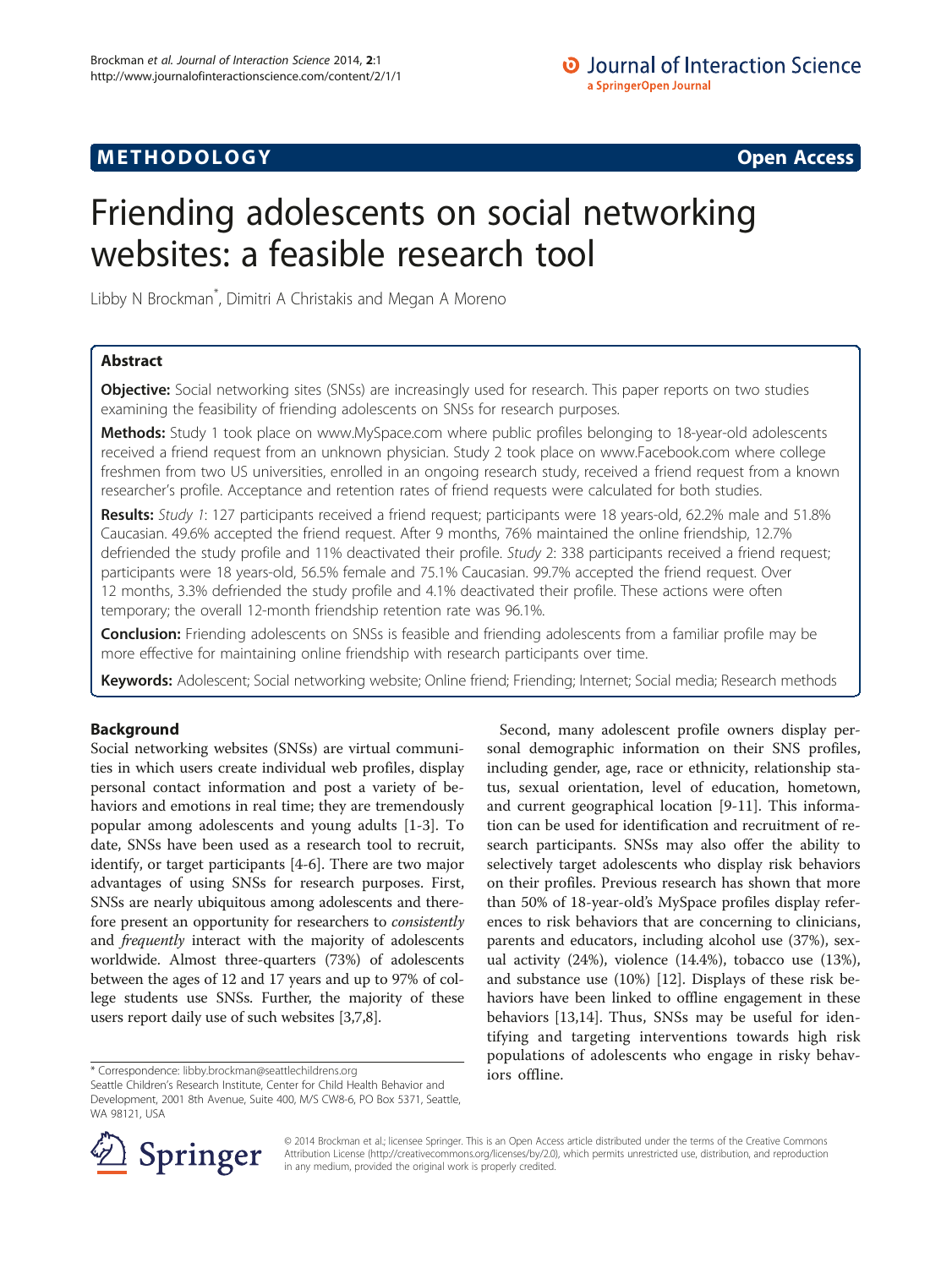### Current challenge

The use of public SNS profiles is consistent across previous studies investigating SNSs. SNSs allow users to control the extent to which their profile content is viewable to the general public. Profile security settings can be set as public, meaning that the majority of profile content is available to the general SNS population, or private, meaning that full profile content is only available to users who have designated each other as a SNS friend through the friending process. Some SNS users allow their profile to be publicly viewable to others in their school, education, or employee networks, or to friends of friends. Further, many SNSs allow profile owners to customize their profile security settings on an individual basis within their existing online friend group.

As internet safety and online privacy concerns arise, current trends suggest many SNS users are moving away from public profile settings towards private, customized profile settings [\[15,16](#page-7-0)]. Private profiles are not accessible to the general SNS user and with fewer publicly available SNS profiles, using SNSs for research purposes may be less feasible because demographic and contact information, as well as behavior and intention information, is not viewable. With fewer public profiles, researchers no longer have access to adolescent profiles and the informative content therein. This may limit the use of SNSs as a useful research tool.

While some SNS users still maintain public profile settings, it remains unknown whether individuals who select public profile settings differ from those that select private security settings, and whether the content on public and private profiles varies. Therefore, while research has been conducted using publicly available profiles, those results may not be generalizable to individuals who maintain a private SNS profile.

In order to optimize SNSs' full potential as a research tool, innovative approaches to using SNSs are necessary. As SNS users trend towards increased online privacy, friending research participants on SNSs may provide researchers with a novel and useful research method. Friending involves sending friend requests (FRs) from one profile to another. Upon receiving a FR, a SNS user has the ability to view the profile of the requestor and can then accept, ignore or deny the FR. Accepting a FR is completely voluntary. Once a FR is accepted, the two profiles become linked and both users have mutual access to each other's profiles and the contents found therein. Profiles can become un-linked by "unfriending" the linked profile at any time. Thus, by using the friending function to link profiles with friends, peers, colleagues, acquaintances and strangers, SNS users create expansive online networks and communities.

As far as the authors are aware, there are no documented reports on the methodology of friending participants on SNSs for research purposes, nor literature that provides average recruitment and retention rates as benchmarks for researchers to use. Therefore, we present two studies investigating SNS friending as a novel research tool, illustrating that this is a feasible tool for different sites and at different time points. The first study investigated adolescents' willingness to accept a FR from an unknown health professional on MySpace, and the second study examined the feasibility of friending adolescents on Facebook (FB) from a known research profile. Overall, this paper aims to report average recruitment and retention rates as benchmarks for future research efforts. We hypothesize that the creation of research SNS profiles and the active friending of research participants is feasible and useful for conducting research on SNSs.

### Study 1

### Methods

The primary goal of Study 1 was to assess adolescents' willingness to accept a FR from an unknown physician on the SNS MySpace. The secondary aim of Study 1 was to investigate whether acceptance of a physician's FR was associated with at-risk profile owners, defined as those who displayed sexual references on their profile.

### **Setting**

Study 1 was conducted between January 2009 and September 2011 and received Institutional Review Board (IRB) approval from the University of Washington. This study was conducted using the SNS MySpace [\(www.MySpace.com](http://www.MySpace.com)). MySpace was chosen for this study because of evidence that suggests MySpace users may represent a more vulnerable population that is, on average, less educated and of lower socioeconomic status compared to users of Facebook, another popular SNS [\[3,17-20\]](#page-7-0). As a goal was to identify future intervention efforts to target more vulnerable adolescent populations that may be less likely to seek care in clinic or receive health messages in school, it was determined that MySpace would be an appropriate venue for this study.

#### Subject selection

Study 1 recruited only public MySpace profiles belonging to 18-year-olds living in the United States. Profiles belonging to 18-year-olds were chosen for investigation because this age includes a transition from high school to college and represents a time during which adolescents may engage in risky behaviors [\[21\]](#page-7-0). When a MySpace profile is created, users are required to enter a date of birth. The profile owner's age is then calculated in years and displayed among the profile's demographic information. This public display of age was used to identify 18-year-old profile owners for this study.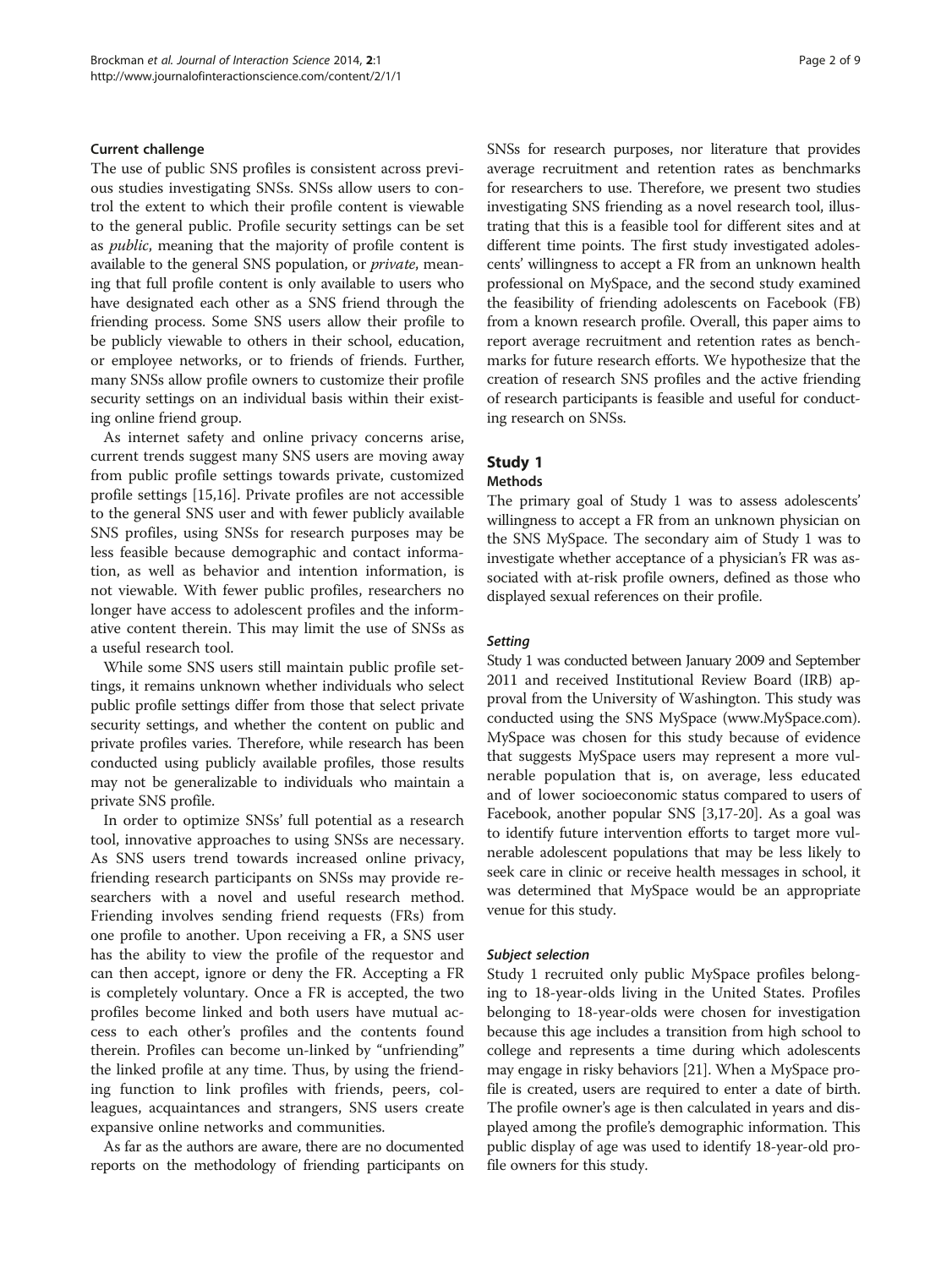To increase precision, an additional inclusion criterion required profiles to have been accessed by their owner within the past 30 days. This ensured the sample comprised active SNS users such that in the event that a FR was not accepted, it would be due to a participant being unreceptive to the FR rather than an inactive SNS user.

At the time of this study, MySpace featured a browse function that could be used to search for SNS profiles that meet particular criteria. Each individual search provided non-alphabetically and non-numerically listed thumbnail-links to a maximum of 3,000 Web profiles. This browse function was used to search for publicly available MySpace profiles belonging to 18-year-olds. MySpace listed search results in one of several formats: by newest profile, by recently updated profiles, by most recent login date, or by distance from a given zip code. Search results for this study were listed in order of most recent login date.

A total of 191 MySpace profiles were screened in order to identify 127 MySpace users whose profiles fit the inclusion criteria. After identifying 110 profiles that did not display references to sexual behavior ("Non-Displayers"), subsequent Non-Displayers' profiles were considered ineligible  $(n = 43)$ . Other common reasons for profile exclusion included non-public profile settings  $(n = 8)$  and profiles that stated an age other than 18 years  $(n = 7)$ .

### Profile coding

Each profile was evaluated for the presence ("Displayer") or absence ("Non-Displayer) of displayed references to sexual behavior. All publicly viewable elements of profiles were examined including text, photographs and downloaded icons (i.e., publicly displayed advertisements, cartoons or pictures).

Sexual references were defined using criteria established by the Kaiser Family Foundation and included any depiction of sexual activity or sexually suggestive behavior [[22](#page-7-0),[23](#page-7-0)]. Examples of sexual displays included references to sexual behaviors (i.e. "I'm through with love, thank goodness there's still sex."), photographs depicting partial nudity (i.e. profile owner dressed in lingerie) or intimate personal descriptions (i.e. "Check out what's in my pants").

Profiles were also evaluated for standard demographic variables displayed on all profiles: age, gender and home state. Data was collected on ethnicity, which at the time of this study was typically (approximately 75% of the time), but not always, available on MySpace profiles given that it was displayed at the profile owner's discretion [[12\]](#page-7-0). Another variable of interest included relationship status; options on MySpace included single, in a relationship, married, engaged, swinger and divorced. Lastly, profile owners' number of online friends was assessed, as these were hypothesized to potentially impact whether the profile owner was willing to accept a FR from a stranger.

Each MySpace profile was viewed one time by the lead investigator. Profiles were not archived, printed nor saved. A 10% random sub-sample of profiles was coded by an additional investigator within several hours of the initial coding in order to assess inter-rater reliability. This was analyzed using the Cohen's Kappa statistic and the degree of agreement between the two investigators for the variable of sexual references was 0.87.

### Friend request invitation

For the purpose of this study, a MySpace profile named "Dr Meg" was used. This profile had been created for and used in previous research studies [[5\]](#page-7-0). Content on the Dr Meg profile stated that the profile owner was a 36-year-old female pediatrician interested in adolescent health. In order to verify the validity of the physician, the Dr Meg profile contained accurate information regarding the physician's education, professional credentials, and research interests.

Using this MySpace profile reserved for research purposes, FRs were sent to all Displayers and Non-Displayers in this study. "Acceptors" were profile owners who accepted the FR, and "Non-acceptors" were those who did not. No message was sent to accompany the FR; anecdotal observations suggest it is not uncommon to receive a FR from a stranger without an accompanying message.

All profile owners who accepted the FR for the purpose of this study were later sent a debriefing message via MySpace's internal messaging system. This message was sent after participants accepted the FR; its contents explained why each individual received a FR from the Dr Meg profile and provided more information about the study.

### Data analysis

All statistical analyses were conducted using STATA version 9.0 (Statacorp, College Station, TX). Because relative risk (RR) is a more interpretable summary of association, and because the outcome of accepting a FR is not rare such that odds ratios would not approximate RRs, a modified Poisson regression approach to estimate RRs was used [[24,25](#page-7-0)]. This approach for estimating risk on the basis of binary data does not require that the outcome follow a Poisson distribution. For these purposes, the Poisson model was a "working model" to facilitate the estimation and did not affect the consistency of the RR estimation. Incident rate ratios were calculated, adjusting for gender, ethnicity, and relationship status, to evaluate whether the display of sexual references was associated with willingness to accept a physician's FR. Students t-test were used to compare mean number of MySpace friends between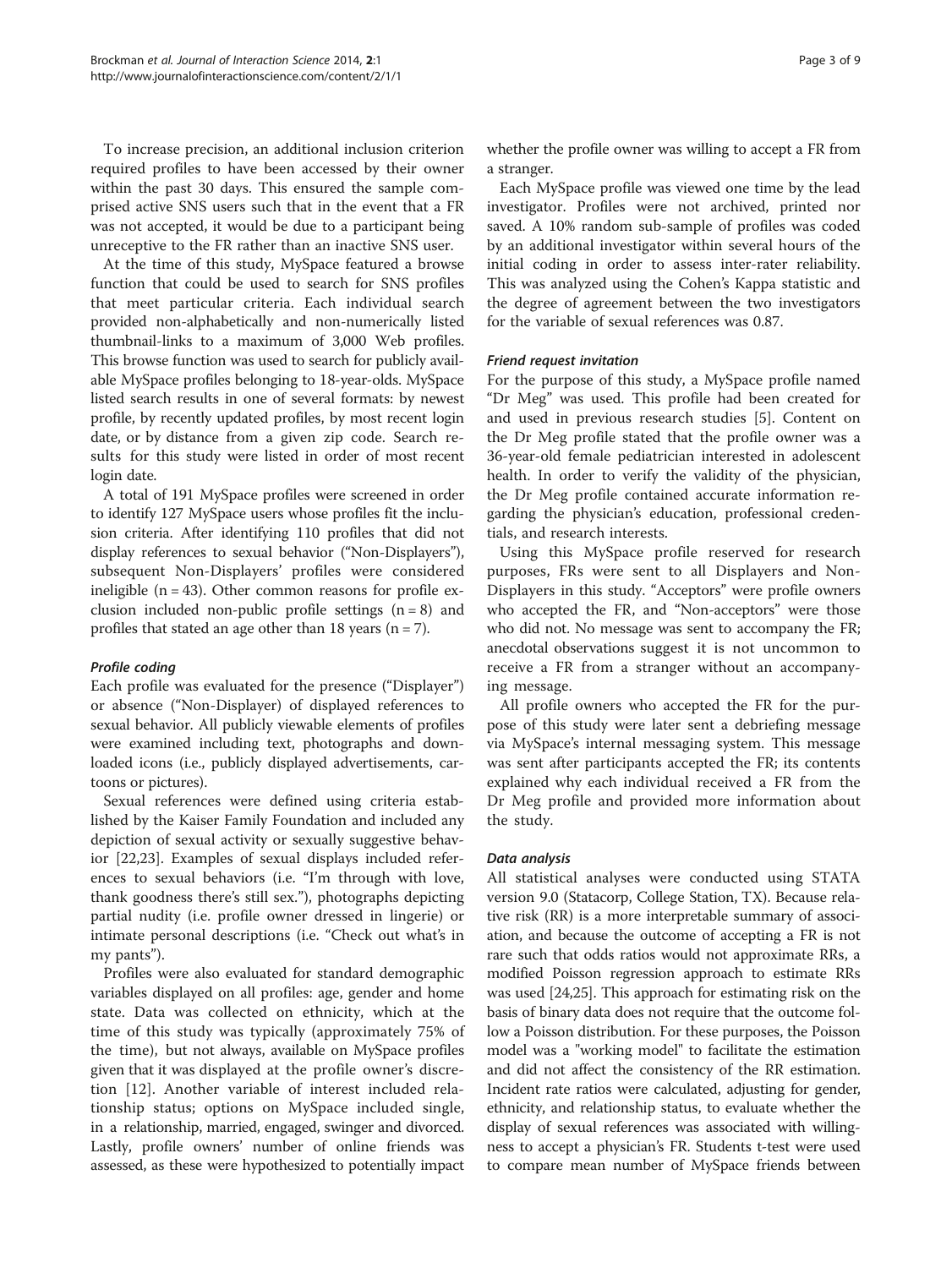Acceptors and Non-Acceptors. Descriptive statistics were calculated, and chi square analyses and Fisher's exact tests were used to calculate differences in proportion of demographic variables between Acceptors and Non-Acceptors as appropriate.

### Results

### Sample population

All 127 profile owners received a FR from the Dr Meg SNS profile. All eligible profile owners were 18 years old and lived in the US, the majority were male (62.2%) and indicated a relationship status of "single" (60.8%). Most participants were Caucasian (51.8%), Hispanic (22.9%) or Black/African (15.7%) (Table 1).

### FR acceptance rates and retention

Friend requests were accepted by 49.6% of profile owners and Acceptors tended to be male (68.3%), Caucasian (46.5%), and single (54.2%). There were no significant demographic differences between Acceptors and Non-Acceptors (Table 1). Among adolescents who accepted the FR and received the debriefing email, all maintained their online friendship with the study profile. After 9 months, 76% maintained their online friendship with the study profile, 12.7% defriended the study profile and 11% deactivated their profile.

### Friend acceptance and MySpace displays

Displayers accounted for  $13.4\%$  of the sample (n = 17). The unadjusted estimate of association between FR acceptance

### and display of sexual references was  $RR = 3.9$ . Adjusting for gender, ethnicity, and relationship status, Acceptors were more than twice as likely as Non-Acceptors to display references to sex on their MySpace profile (RR = 2.25, 95% CI: 1.03-4.87, p = 0.04) (Table [2\)](#page-4-0).

### SNS friend counts: acceptors versus non-acceptors

Overall, profile owners had an average number of 229.5 friends (SD 207.7). There were no significant differences between gender and Displayer vs. Non-Displayer status in regards to a profile owner's number of friends. However, there was a significant difference in mean number of friends between Acceptors (274.0, SD 246.1) and Non-Acceptors (186.5, SD 152.3) ( $p = 0.02$ ).

### Discussion

Nearly half of the adolescents in Study 1 accepted a FR from an unknown physician's profile, and 76% maintained that SNS friendship after 9 months. Further, those who accepted the FR were twice as likely to display sexual references on their profile than those who did not accept the FR.

There are several reasons why older adolescents may have chosen to accept the FR. First, the study profile was clearly identified as belonging to a clinician; it contained information to validate the identity of its owner, and included links to the university website for her practice. This may have engendered trust from the adolescents who received the FR. It is important to note that none

| Table 1 Study 1: Descriptive characteristics of sample population $(n = 127)$ |  |  |
|-------------------------------------------------------------------------------|--|--|
|-------------------------------------------------------------------------------|--|--|

|                                                        | Total $(n = 127)$                                                           | Non-Acceptors <sup>a</sup> ( $n = 64$ ) | Acceptors <sup>b</sup> (n = 63) |  |
|--------------------------------------------------------|-----------------------------------------------------------------------------|-----------------------------------------|---------------------------------|--|
|                                                        | No. profiles (%)                                                            |                                         |                                 |  |
| Gender                                                 |                                                                             |                                         |                                 |  |
| Male                                                   | 79 (62.2%)                                                                  | 36 (56.2%)                              | 43 (68.3%)                      |  |
| Female                                                 | 48 (37.8%)                                                                  | 28 (43.8%)                              | 20 (31.7%)                      |  |
| Ethnicity <sup>c</sup> ( $n = 83$ displayed ethnicity) |                                                                             |                                         |                                 |  |
| White/Caucasian                                        | 43 (51.8%)                                                                  | 23 (57.5%)                              | 20 (46.5%)                      |  |
| Latin/Hispanic                                         | 19 (22.9%)                                                                  | 9(22.5%)                                | 10 (23.3%)                      |  |
| Black/African                                          | 13 (15.7%)                                                                  | 5 (12.5%)                               | 8 (18.6%)                       |  |
| Asian                                                  | $2(2.4\%)$                                                                  | $\mathbf 0$                             | 2(4.7%)                         |  |
| Other                                                  | 6(7.2%)                                                                     | 3(7.5%)                                 | $3(6.9\%)$                      |  |
|                                                        | Relationship status <sup>c</sup> ( $n = 120$ displayed relationship status) |                                         |                                 |  |
| Single                                                 | 73 (60.8%)                                                                  | 41 (67.2%)                              | 32 (54.2%)                      |  |
| In a relationship                                      | 34 (28.4%)                                                                  | 10 (16.4%)                              | 24 (40.7%)                      |  |
| Married                                                | $6(5.0\%)$                                                                  | $5(8.2\%)$                              | 1(1.7%)                         |  |
| Engaged                                                | $5(4.2\%)$                                                                  | $3(4.9\%)$                              | $2(3.4\%)$                      |  |
| Swinger                                                | $1(0.8\%)$                                                                  | 1(1.65%)                                | 0                               |  |
| Divorced                                               | $1(0.8\%)$                                                                  | 1(1.65%)                                | 0                               |  |

a Did not accept Friend Request.

**b** Accepted Friend Request.

<sup>c</sup>Categories provided by MySpace; Users were only able to select a single category.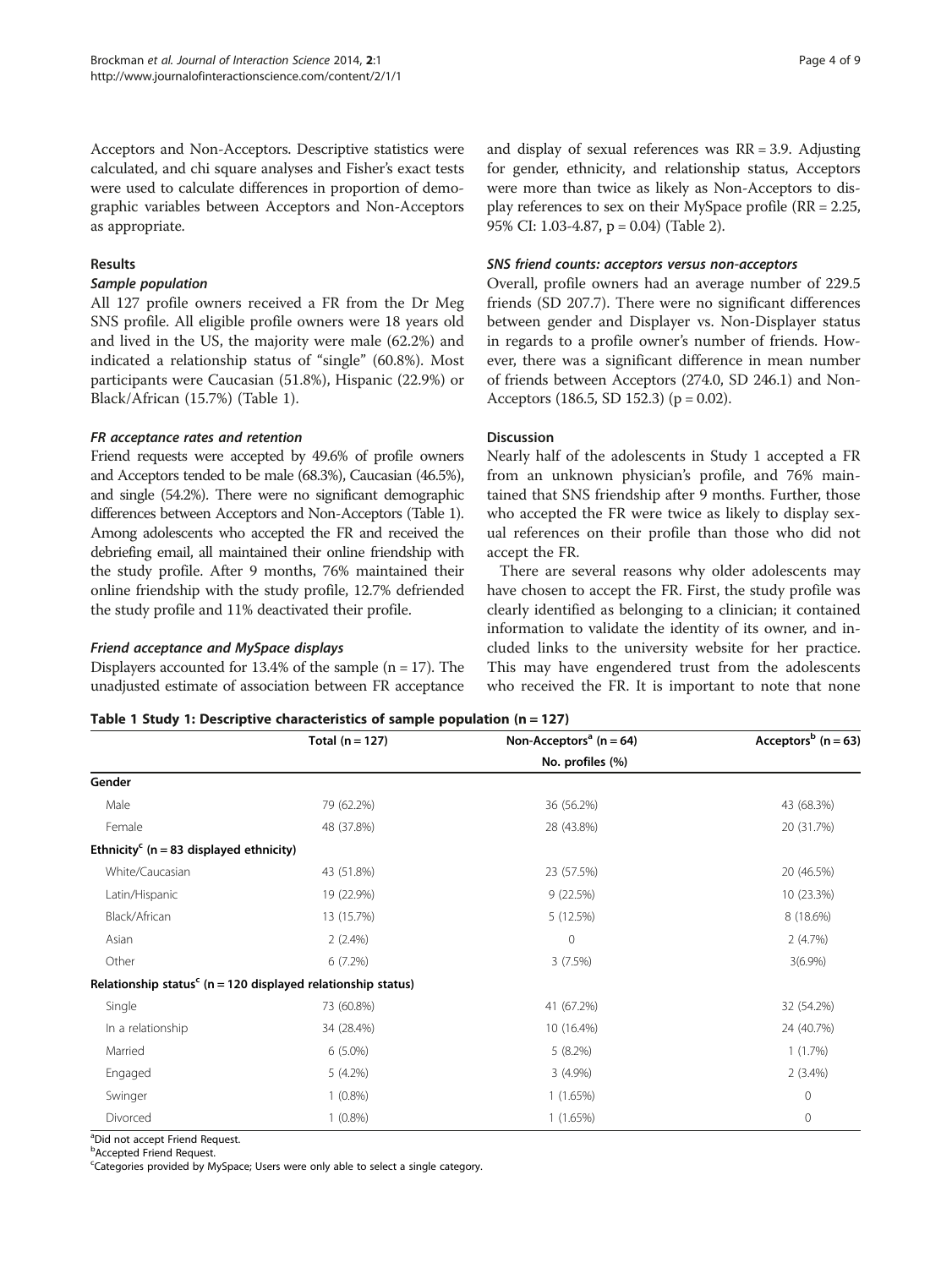|                            | No. profiles (% profiles) |                                         |                                     |         |                          |
|----------------------------|---------------------------|-----------------------------------------|-------------------------------------|---------|--------------------------|
|                            | Total $(n = 127)$         | Non-Acceptors <sup>a</sup> ( $n = 64$ ) | Acceptors <sup>p</sup> ( $n = 63$ ) | p-value | RR (95% CI) <sup>c</sup> |
| SNS group:                 |                           |                                         |                                     | 0.04    | 2.25 (1.03-4.87)         |
| Non-Displayer <sup>d</sup> | 110                       | 60 (55.5%)                              | 50 (45.5%)                          |         |                          |
| Displayer <sup>e</sup>     |                           | 4(23.5%)                                | 13 (76.5%)                          |         |                          |

### <span id="page-4-0"></span>Table 2 Study 1: Sexual reference display: Acceptors vs Non-Acceptors

<sup>a</sup>Non-Acceptors: did not accept Friend Request.

**b**Acceptors: accepted Friend Request.

<sup>c</sup>Adjusted for gender, ethnicity, relationship status.

dDid not display references to sexual behavior on MySpace profile.

e Displayed references to sexual behavior on MySpace profile.

of the adolescents in this study had offline connection to or knowledge of the research team or its SNS profile prior to the commencement of this study. Second, adolescents often have several hundred online friends and previous studies suggest these online friendships represent "weak ties" and "loose connections" between individuals [[26](#page-7-0)]. Adolescents may have viewed this FR as an opportunity to establish a higher online friend count and a "weak tie" to the Dr Meg profile. This is supported by the finding that Acceptors had a higher friend count compared to Non-Acceptors; Acceptors may have been more likely to accept a FR from a stranger in order to increase their friend count. Lastly, the FR came from a female profile owner, and most Acceptors were male. Males may have been more likely to accept a FR from a female stranger.

There are two main limitations to this study. First, MySpace users self-report their age on their profile and it was their posted age that was used to select 18-yearolds for this study. It is possible that participants were either younger or older than the age they posted on their MySpace profile. MySpace users must be at least 13 years old to register for a profile, at least 16 years old to post their age as over 16 and to make their profile public, and users who are under 18 cannot list their age as over 18, nor make changes to their listed age [[27\]](#page-7-0). Thus, it is possible younger adolescents may have registered their profile with an older birth date in order to gain increased access to MySpace. Second, we used online display of sexual references as the only measure of displayed risk behaviors. Previous research shows more than 50% of 18-year-old's MySpace profiles contain references to other risk behaviors such as alcohol use, substance use and violence [[12](#page-7-0)]. Further research is required to determine whether teens who display these other risk behaviors on their SNS profile are also willing to accept a FR from a physician's SNS profile.

### Study 2

The primary goal of Study 2 was to determine whether friending an adolescent on Facebook was a feasible tool to promote longitudinal connection to participants. The secondary aim was to examine friendship retention rates 12 months later.

# Methods

# Setting

Data for Study 2 came from a two-site longitudinal study of substance use among college students. This second study was conducted from May 2011-September 2012 and received IRB approval from Seattle Children's Research Institute and University of Wisconsin-Madison. Study 2 was conducted using the SNS Facebook ([www.](http://www.Facebook.com) [Facebook.com\)](http://www.Facebook.com). Facebook was chosen for this study because at the time, it was the most popular SNS among the college student population [\[28](#page-7-0)].

### Subjects

For Study 2, graduated high school students were recruited during the summer before their undergraduate matriculation. Students were randomly selected from the school Registrar's list of incoming freshmen. Inclusion criteria required participants to be incoming freshmen students enrolled at one of two large public universities, 17-19 years of age, and the owner of a Facebook profile. A combination of phone and email were used to recruit participants.

### Facebook friend request invitation and consent process

Two research team profiles were created for this study. Both research profiles were of college student age, self identified as research assistants and were from either of the two universities from which participants were recruited.

During the consent process, participants were informed that they would receive a FR as part of the study's procedures and that this FR would be sent from a research profile. Participants were asked to maintain open security settings with our research team profile throughout the study. All students who consented to participate in the study received a FR.

### Data analysis

All statistical analyses were conducted using STATA version 9.0 (Statacorp, College Station, TX). Descriptive statistics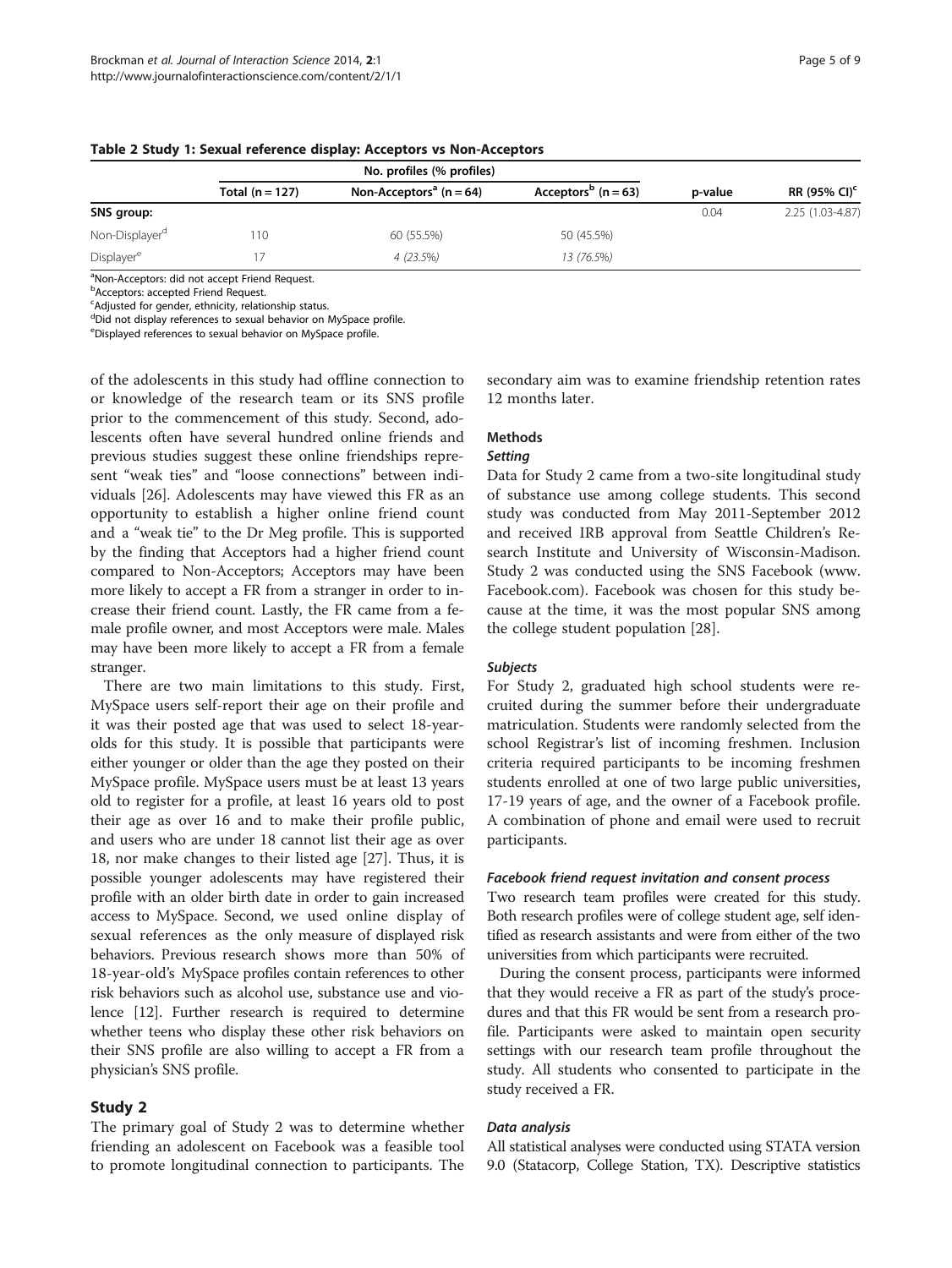were used to calculate the percent of enrolled participants who accepted a FR and the retention of FB friendship status after 12 months.

### Results

### Sample population

A total of 725 incoming freshmen were recruited to participate in this study and 635 were eligible to participate. The majority of ineligible participants was due to not having a working phone number or email address (43.3%), having switched universities (17.7%), or not having a Facebook profile (11.1%). Overall, 338 students consented to participate in the study (54.6% response rate). Among participants who declined to participate and offered reasons, these reasons included not wanting to start a research study before arriving at college, concern on the part of the parents, and general disinterest in being a research participant. Participants were on average 18 years old, female (56.5%), and Caucasian (75.1%). Approximately 60% of participants were from one university and 40% from the second university; there were no significant demographic differences between sites (Table 3).

### Friend request acceptance rates

Friend requests were sent to 338 participants and were accepted by 99.7% ( $n = 337$ ). Over 12 months, 3.3% ( $n = 11$ ) defriended the study profile, of whom  $54.5\%$  (n = 6) refriended the study profile at a later point in time. Only 4.1% (n = 14) deactivated their Facebook profile. The overall friendship retention rate after 12 months was 96.1%.

### Discussion

Almost all of the adolescents in Study 2 accepted a FR from a known researcher and almost all of these adolescents

Table 3 Study 2: Descriptive characteristics of sample population  $(n = 338)$ 

| Variable          | n (%)       |
|-------------------|-------------|
| Gender            |             |
| Male              | 147 (43.5%) |
| Female            | 191 (56.5%) |
| <b>Ethnicity</b>  |             |
| White/Caucasian   | 254 (75.1%) |
| Asian             | 40 (11.8%)  |
| Multi racial      | 19 (5.6%)   |
| Latin/Hispanic    | 12 (3.6%)   |
| Other             | $8(2.4\%)$  |
| Black/African     | 5(1.5%)     |
| <b>University</b> |             |
| <b>West Coast</b> | 139 (41.1%) |
| Midwest           | 199 (58.9%) |

retained that SNS friendship 12 months later. These results suggest that adolescents are willing to accept a FR on Facebook as part of participation in a research study.

One factor that may have promoted the FR acceptance rates in this study was the fact that prior to sending the FR, the research team alerted participants during the consent process of the impending FR. This means that participants were acquainted with the research team prior to receiving the FR. While it is not uncommon for SNS users to receive FRs from unknown individuals, college students tend to grow their online social networks by primarily adding acquaintances and individuals with whom they share extracurricular activities, and less so than by adding strangers or close contacts [[29](#page-7-0)]. This suggests that college students are more accustomed to being online friends with acquaintances rather than complete strangers. Therefore, the advanced notice of the impending FR may have contributed to high FR acceptance and retention rates because it moved the researcher from "stranger" status to that of "acquaintance".

Limitations of this study include an incomplete understanding of how the study requirement of being Facebook friends may have impacted the response rate of the overall longitudinal study. As only some students described their reasons for not wanting to enroll in a four-year longitudinal study prior to arriving at college, some stated their hesitancy to friend a researcher. However, this was not systematically assessed. Lastly, SNS security options frequently change and SNSs now allow profile owners to customize their profile security settings on an individual basis within one's online friend group. Therefore, even for those participants who accepted the FR, it remains unknown whether they blocked some profile content from our research profile.

### General discussion

Taken together, the results of these two studies suggest that the friending process of SNSs is a feasible research tool and may be particularly helpful for researchers working with adolescents who display risk behaviors online. While the current literature richly explores the meaning and usage of online SNS friendships, this work is some of the first to demonstrate that adolescents are willing to be online friends with a physician or researcher [\[8,26,29](#page-7-0)-[31](#page-8-0)]. The worry that adolescents may not be willing to accept a FR from a researcher or health professional on an SNS such as Facebook or MySpace, may be less warranted than previously thought. The results of these two studies support the feasibility of friending adolescents on SNSs for research purposes. Nearly half of the adolescents in Study 1 who were unaware of their participation in a research study accepted a FR from an unknown physician's profile, three-quarters of whom maintained that online friendship nine months later. In Study 2, almost all of the adolescents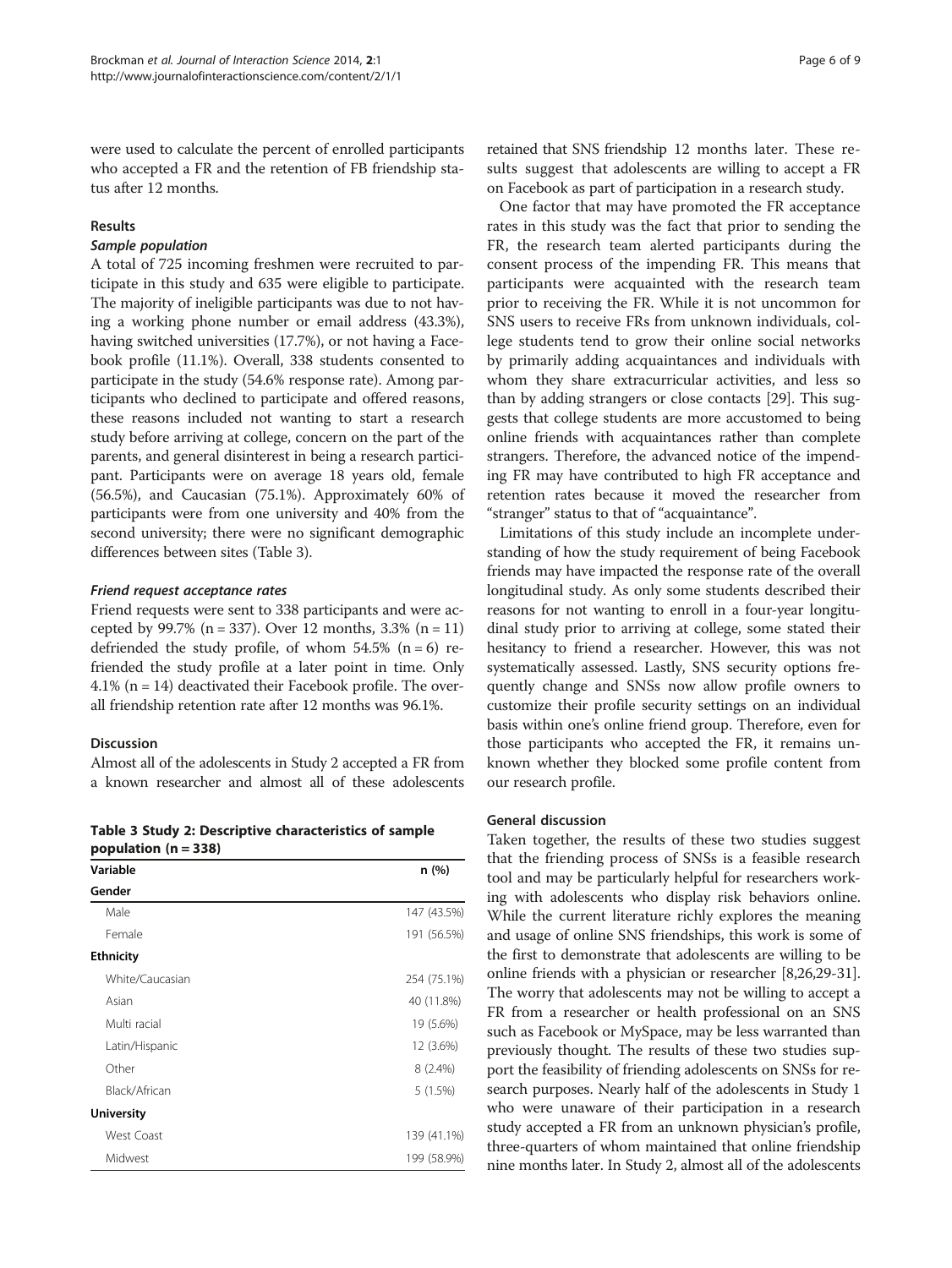were willing to accept a FR from a researcher and maintain contact for one year as part of their participation in a research study.

These results extend earlier work that first demonstrated young adults are willing to engage with medical professionals and researchers on SNSs. A prior study found that an unsolicited comment via SNS from a medical professional influenced display of risk behaviors online, thereby suggesting adolescents are receptive to interacting with medical professionals on SNSs [\[5](#page-7-0)]. Further, the majority of college students' networks are comprised of superficial relations, ie, acquaintances and activity-based friends [[29\]](#page-7-0). From this current analysis, it appears that adolescents may in fact be willing to interact with clinicians and researchers online in a sustained manner over time.

These two studies are comparable for two reasons. First, the friending process on MySpace is almost the same as that on Facebook. Second, participants in both studies were 18 years old and therefore on par developmentally.

Despite these similarities, there are several differences between Study 1 and Study 2 that may account for the different FR acceptance and retention rates observed in these two studies. First, participants in Study 1 were unaware they were sent a FR as part of a research study. In Study 2, participants were told that they would receive a FR prior to receiving it on Facebook. Since the majority of college students' online networks are not composed of strangers, but rather acquaintances and activity-based friends, the preannouncement of the impending FR may have improved acceptance and retention rates by providing a sense of relationship, albeit impersonal and superficial, between researcher and adolescent.

Second, while a strength of this overall analysis, these studies were conducted using different SNSs and adolescent populations. Participants in Study 1 were general MySpace users, while participants in Study 2 were current college students with Facebook profiles. Further, Facebook is organized into networks whereas MySpace is not. The fact that the research profile used to send FRs in Study 2 was registered in the same network as the research participants may have engendered a sense of trust and familiarity resulting in higher FR acceptance rates. These differences may contribute to the varying acceptance rates between the two studies.

### Ethical considerations

These new research methods may raise questions about the ethical use of social media websites for research purposes. First, concerns regarding confidentiality are important to consider. Many teens may post personal and identifying information in a public manner on their SNS profile, such as name, photographs, and contact information [[32\]](#page-8-0). Despite this personal disclosure, it is

important for researchers to maintain the same confidentiality practices when using SNS for research purposes as they do when engaging in other human subjects research [[33](#page-8-0)]. Second, understanding the nuances of online SNS friendships is important. While some have argued that research participants may misconstrue the reception of a friend request on social media as an offer of a close or prolonged friendship, the literature suggests otherwise. For users of social media, "friending" implies a weak-tie relationship characteristic of acquaintances; many users are mere associates of their online friends [\[26\]](#page-7-0). Therefore, researchers should present an accurate and true identity on SNS, but need not be concerned that participants will misinterpret the intentions of the friend request [[34](#page-8-0)].

### Limitations

There are several limitations to this analysis. First, the authors acknowledge that these studies assessed the feasibility of friending on SNSs, rather than online communication via SNSs. SNSs offer many communication formats, including public postings, private messaging, and real time chatting. It remains unknown whether the numerous modes of communication via SNS may also be novel research tools. However, given today's current focus on online privacy, friending research participants is likely a critical step for establishing future dialogue with adolescents on SNSs.

Second, we provide data that may prompt comparisons of FR acceptance and retention rates between MySpace and Facebook. However, given the varying cultures of each SNS, the extent to which our findings from each study can be generalized and compared to other SNSs is not known. Third, we only examined the online behaviors of 18-year-olds and generalizing our results to younger adolescents or adult research participants may not be warranted.

### Conclusion

Friending adolescents online is a useful and feasible research method for engaging participants online. These analyses illustrate that this can be done on different sites at different time points, providing benchmarks for friending acceptance and retention rates. Because the friending process allows profile content, including demographic and personal contact information to be mutually viewable, research teams may find this helpful for identifying and recruiting potential research participants. Researchers may also increase the transparency of their work and goals by posting relevant information on their own profile for participants to view.

For those interested in friending adolescents online for research purposes, we suggest notifying adolescents prior to sending a FR. Further, using a legitimate research profile registered in the same network as the research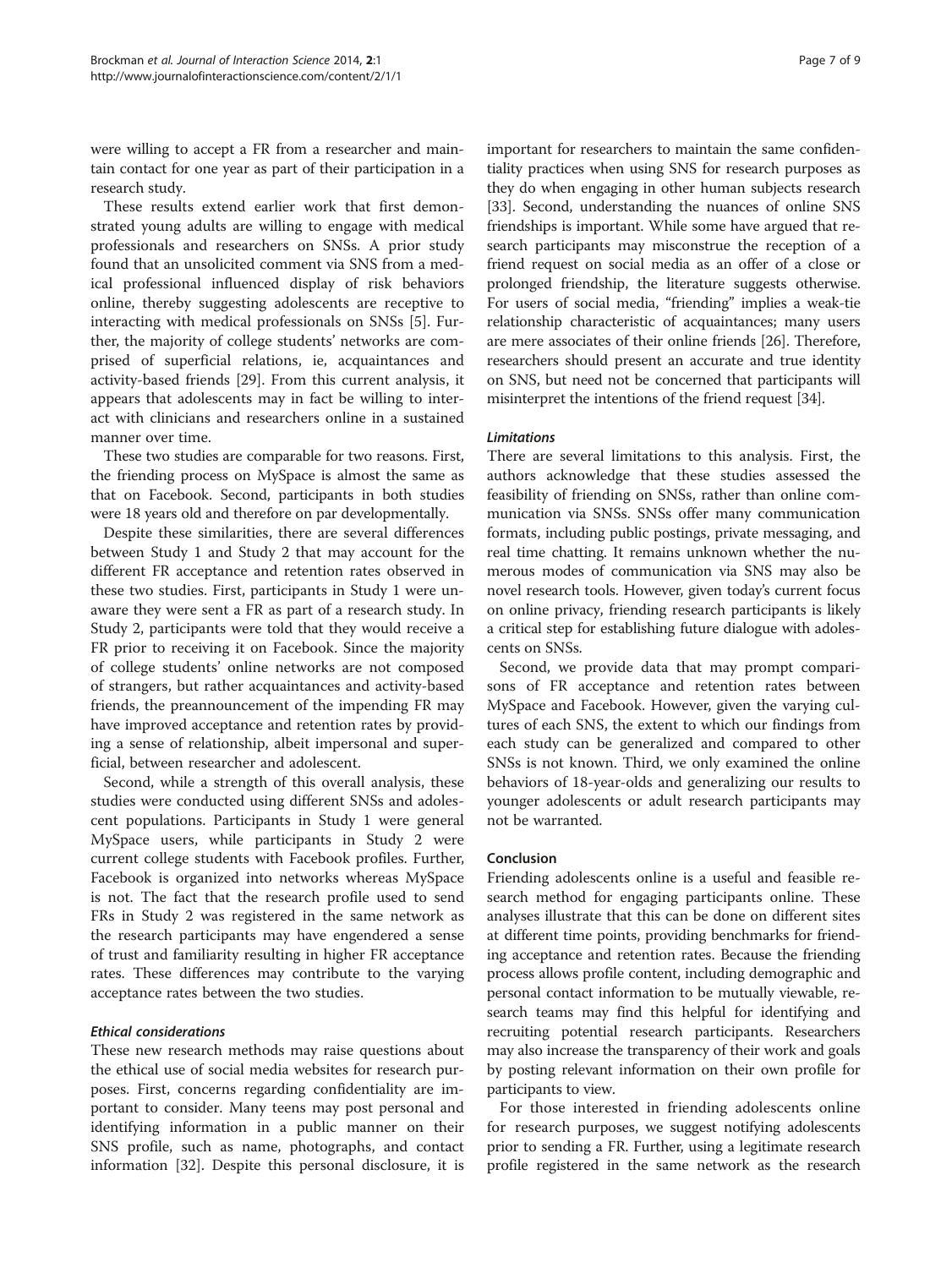<span id="page-7-0"></span>participant may also improve FR acceptance and retention rates. Doing so will also help to ensure ethical considerations regarding social media research. Finally, in both studies, we did not communicate publicly on participants' SNS pages. In doing so, we may have maintained credibility as professionals who were not trying to engage with participants at the friendship level by writing on their Wall or in casual communication. This approach may have supported our participants' willingness to maintain the online friendship longer term.

Future research should explore the feasibility of using the multiple communication modes built into SNSs for research purposes, such as scheduling appointments or delivering surveys. We are confident that SNSs like MySpace and Facebook are a feasible tool for health professionals and researchers looking to maintain an online connection with adolescents for research purposes.

#### Competing interests

The authors declare they have no competing interests.

#### Authors' contributions

LNB conceptualized the study, completed the analysis, and drafted and edited the manuscript. DAC participated in conceptualizing the study and editing the manuscript. MAM participated in conceptualizing the study and data analysis, and editing the manuscript. All authors read and approved the final manuscript.

#### Acknowledgements

The authors would like to thank Bradley Kerr, Katie G Egan, Michael J Swanson, and Lauren A Jelenchick for their assistance with data collection and manuscript preparation.

#### Received: 18 December 2013 Accepted: 16 April 2014 Published: 2 May 2014

#### References

- Sun, P, Unger, JB, Palmer, PH, Gallaher, P, Chou, CP, Baezconde-Garbanati, L, Sussman, S, & Johnson, CA. (2005). Internet accessibility and usage among urban adolescents in Southern California: implications for web-based health research. Cyberpsychology & Behavior, 8(5), 441–53.
- 2. Lewis, K, Kaufman, J, & Christakis, N. (2008). The taste for privacy: An analysis of college student privacy settings in an online social network. Journal of Comput-Mediated Communication, 14(1), 79–100.
- 3. Lenhart, A, Purcell, K, Smith, A, & Zickuhr, K. (2010). Social Media & Mobile Internet Use Among Teens and Young Adults. Washington, DC: Pew Internet & American Life Project.
- 4. Moreno, MA, Vanderstoep, A, Parks, MR, Zimmerman, FJ, Kurth, A, & Christakis, DA. (2009). Reducing at-risk adolescents' display of risk behavior on a social networking web site: a randomized controlled pilot intervention trial. Archives of Pediatrics and Adolescent Medicine, 163(1), 35–41.
- 5. Moreno, MA, Christakis, DA, Egan, KG, Brockman, LN, & Becker, T. (2011). Associations Between Displayed Alcohol References on Facebook and Problem Drinking Among College Students. Archives of Pediatrics and Adolescent Medicine, 166(2), 157–63.
- 6. Ramo, DE, & Prochaska, JJ. (2012). Broad reach and targeted recruitment using Facebook for an online survey of young adult substance use. J Med Internet Res, 14(1), e28.
- Lenhart, A, Madden, M, & Hitlin, P. Teens and Technology: Youth are Leading the Transition to a Fully Wired and Mobile Nation. In Pew Internet & American Life Project. July 17 2005. Available from: [http://www.pewinternet.](http://www.pewinternet.org/Reports/2005/Teens-and-Technology.aspx) [org/Reports/2005/Teens-and-Technology.aspx.](http://www.pewinternet.org/Reports/2005/Teens-and-Technology.aspx)
- 8. Christofides, E, Muise, A, & Desmarais, S. (2009). Information disclosure and control on Facebook: are they two sides of the same coin or two different processes? Cyberpsychology & Behavior, 12(3), 341–345.
- Hinduja, S, & Patchin, JW. (2008). Personal information of adolescents on the Internet: A quantitative content analysis of MySpace. Journal of Adolescence, 31(1), 125–46.
- 10. Taraszow, T, Aristodemou, E, Shitta, G, Laouris, Y, & Arsoy, A. (2010). Disclosure of personal and contact information by young people in social networking sites: An analysis using Facebook™ profiles as an example. International Journal of Media Cultural Politics, 6(1), 81–101.
- 11. Acquisti, A, & Gross, R. (2006). Imagined communities: Awareness, information sharing, and privacy on the Facebook. Lecture Notes in Computer Science, 4258, 36–58.
- 12. Moreno MA, Parks MR, Zimmerman FJ, Brito TE, Christakis DA. (2009). Display of health risk behaviors on MySpace by adolescents: prevalence and associations. Archives of Pediatrics and Adolescent Medicine, 163(1), 27–34.
- 13. Moreno, MA, Brockman, LN, Wasserheit, JN, & Christakis, DA. (2012). A pilot evaluation of older adolescents' sexual reference displays on Facebook. Journal of Sex Research, 39(3), 295–304.
- 14. Barnard, A. Facebook Agrees to More Safeguards, in New York Times. New York, NY: October 17, 2007. Accessed from: [http://www.nytimes.com/2007/](http://www.nytimes.com/2007/10/17/nyregion/17facebook.html) [10/17/nyregion/17facebook.html](http://www.nytimes.com/2007/10/17/nyregion/17facebook.html).
- 15. Stone, B. States Fault MySpace on Predator Issues, in New York Times. New York, NY: May 15, 2007. Accessed from: [http://www.nytimes.com/2007/05/](http://www.nytimes.com/2007/05/15/technology/15myspace.html) [15/technology/15myspace.html.](http://www.nytimes.com/2007/05/15/technology/15myspace.html)
- 16. Nakamura, L, & Chow-White, P. (2011). Race after the Internet. New York: Routledge.
- 17. Hargittai, E. (2007). Whose space? Differences among users and non-users of social network sites. Journal of Computer-Mediated Communication, 13(1), 276–297.
- 18. Watkins, SC. (2009). The young and the digital: what the migration to socialnetwork sites, games, and anytime, anywhere media means for our future (p. xxi-249). Boston, MA: Beacon Press.
- 19. Boyd, D. Viewing American class divisions through Facebook and MySpace, in Apophenia Blog. June 24, 2007. Accessed from: [http://www.danah.org/](http://www.danah.org/papers/essays/ClassDivisions.html) [papers/essays/ClassDivisions.html](http://www.danah.org/papers/essays/ClassDivisions.html).
- 20. Schulenberg, JE, & Maggs, JL. (2002). A developmental perspective on alcohol use and heavy drinking during adolescence and the transition to young adulthood. Journal of Studies on Alcohol. Supplement, 14, 54–70.
- 21. Kunkel, D, Eyal, K, Finnerty, K, Biely, E, & Donnerstein, E. (2005). Methodology, in Sex on TV:4 (pp. 14–16). Kaiser Family Foundation.
- 22. Kunkel, D, Eyal, K, & Donnerstein, E. (2007). Sexual socialization messages on entertainment television: comparing content trends 1997-2002. Media Psychology, 9(3), 595–622.
- 23. Zou, G. (2004). A modified poisson regression approach to prospective studies with binary data. American Journal of Epidemiology, 159(7), 702–706.
- 24. Lumley, T, Kronmal, R, & Ma, S. (2006). Relative Risk Regression in Medical Research: Models, Contrasts, Estimators, and Algorithms. In UW Biostatistics Working Paper Series. Working Paper #293.
- 25. Ellison, NB, Steinfield, C, & Lampe, C. (2007). The benefits of Facebook "friends": social capital and college students' use of online social network sites. Journal of Computer-Mediated Communication, 12(4), 1143–1168.
- 26. MySpace, LLC. (2012). Age Requirements. Available from: [http://myspace.desk.](http://myspace.desk.com/customer/portal/articles/518684-age-requirements) [com/customer/portal/articles/518684-age-requirements.](http://myspace.desk.com/customer/portal/articles/518684-age-requirements)
- 27. Buffardi, LE, & Campbell, WK. (2008). Narcissism and social networking Web sites. Personality and Social Psychology Bulletin, 34(10), 1303–14.
- 28. Manago, AM, Taylor, T, & Greenfield, PM. (2012). Me and my 400 friends: the anatomy of college students' Facebook networks, their communication patterns, and well-being. Developmental Psychology, 48(2), 369–80.
- 29. Debatin, B, & Lovejoy, JP. (2009). Facebook and online privacy: attitudes, behaviors, and unintended consequences. Journal of Computer-Mediated Communication, 15(1), 83–108.
- 30. Ross, C, Orr, ES, Sisic, M, Arseneault, JM, Simmering, MG, & Orr, R. (2009). Personality and motivations associated with Facebook use. Computers in Human Behavior, 25(2), 578–586.